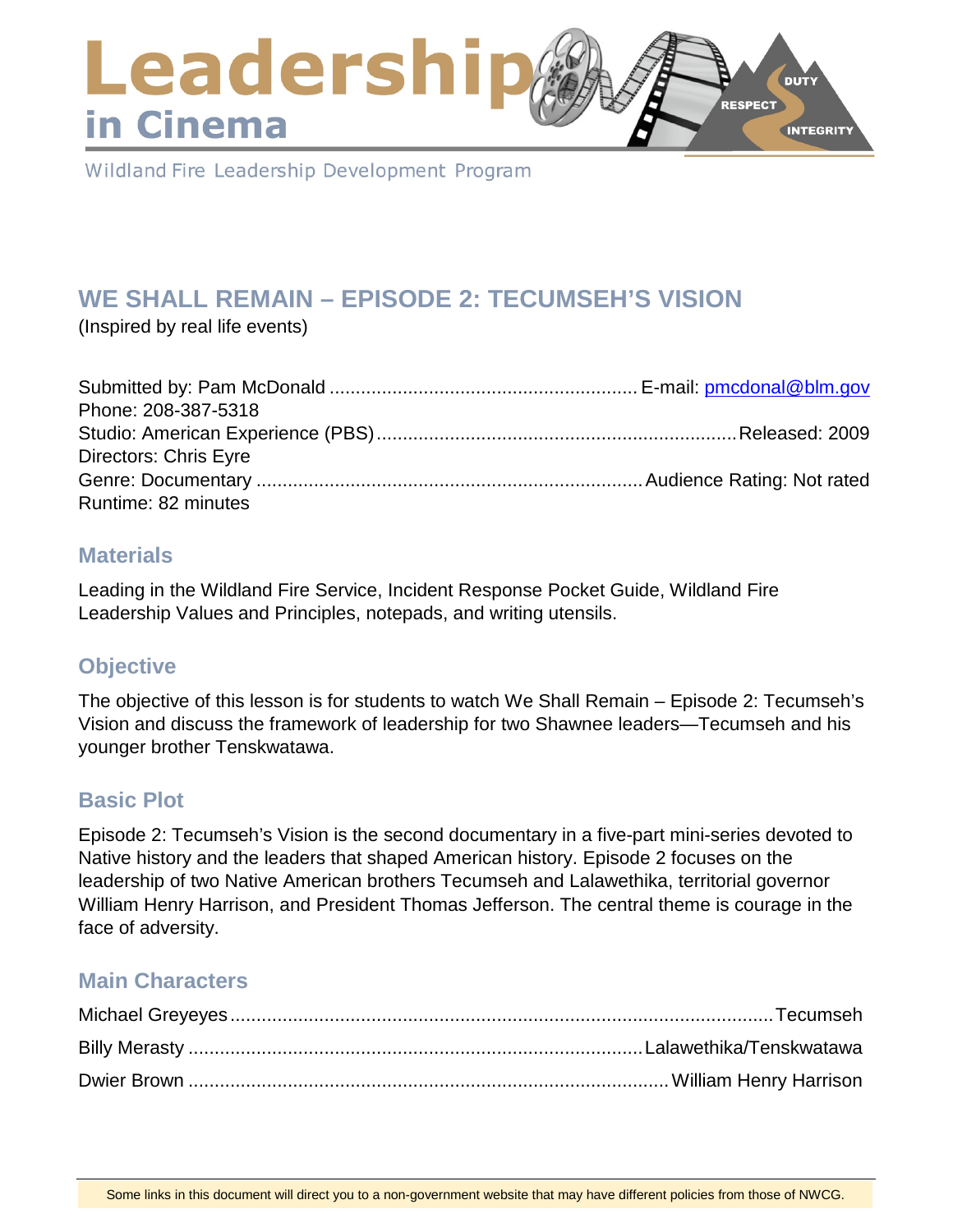# **Facilitation Tips**

- 1. Organize a group of students to participate in the We Shall Remain Episode 2: Tecumseh's Vision discussion.
- 2. Have students watch individually or as a group We Shall Remain Episode 2: Tecumseh's Vision.
- 3. Conduct a guided discussion (handout and possible comments provided). Have students discuss their findings and how they will apply leadership lessons learned to their role in wildland fire suppression. Facilitate discussion in groups that have difficulty.

**Note:** The discussion questions are only a guide. Facilitators have latitude to select questions that meet timeframes and local objectives or develop questions of their own.

### **References**

Facilitators are encouraged to review the links below in order to obtain information that may be helpful during group/classroom discussions and for continued leadership development. This program attempts to limit bias; the articles below present various opinions on Tecumseh's leadership.

- Edmunds, R. David. "Tecumseh, The Shawnee Prophet, and American History: A [Reassessment."](file://ilmfcop3fp8.blm.doi.net/users$/pmcdonal/Leadership/Toolbox/Leadership%20in%20Cinema/Lesson%20Plans/We%20Shall%20Remain/2%20-%20Tecumseh) Western Historical Quarterly. 1983. 14(3): 261-276.
- Lamphere, Peter. ["The Life of Tecumseh: A Native War of Independence.](http://www.isreview.org/issues/39/tecumseh.shtml)" International Socialist Review.
- Rugeley, Terry. ["Savage and Statesman: Changing Historical Interpretations of](https://scholarworks.iu.edu/journals/index.php/imh/article/view/11006)  [Tecumseh.](https://scholarworks.iu.edu/journals/index.php/imh/article/view/11006)" Indiana Magazine of History, December, 1989.
- Tucker, Glenn. Tecumseh: Vision of Glory.
- Yagelskia, Robert. ["Rhetoric of Contact: Tecumseh and the Native American](file://ilmfcop3fp8.blm.doi.net/users$/pmcdonal/Leadership/Toolbox/Leadership%20in%20Cinema/Lesson%20Plans/We%20Shall%20Remain/2%20-%20Tecumseh)  [Confederacy. Rhetoric Review.](file://ilmfcop3fp8.blm.doi.net/users$/pmcdonal/Leadership/Toolbox/Leadership%20in%20Cinema/Lesson%20Plans/We%20Shall%20Remain/2%20-%20Tecumseh)" Vol. 14. No. 1. (Autumn 1995). pp. 64-77.

Hyperlinks have been included to facilitate the use of the [Wildland Fire Leadership Development](https://www.fireleadership.gov/)  [Program website.](https://www.fireleadership.gov/) Encourage students of leadership to visit the [website.](https://www.fireleadership.gov/)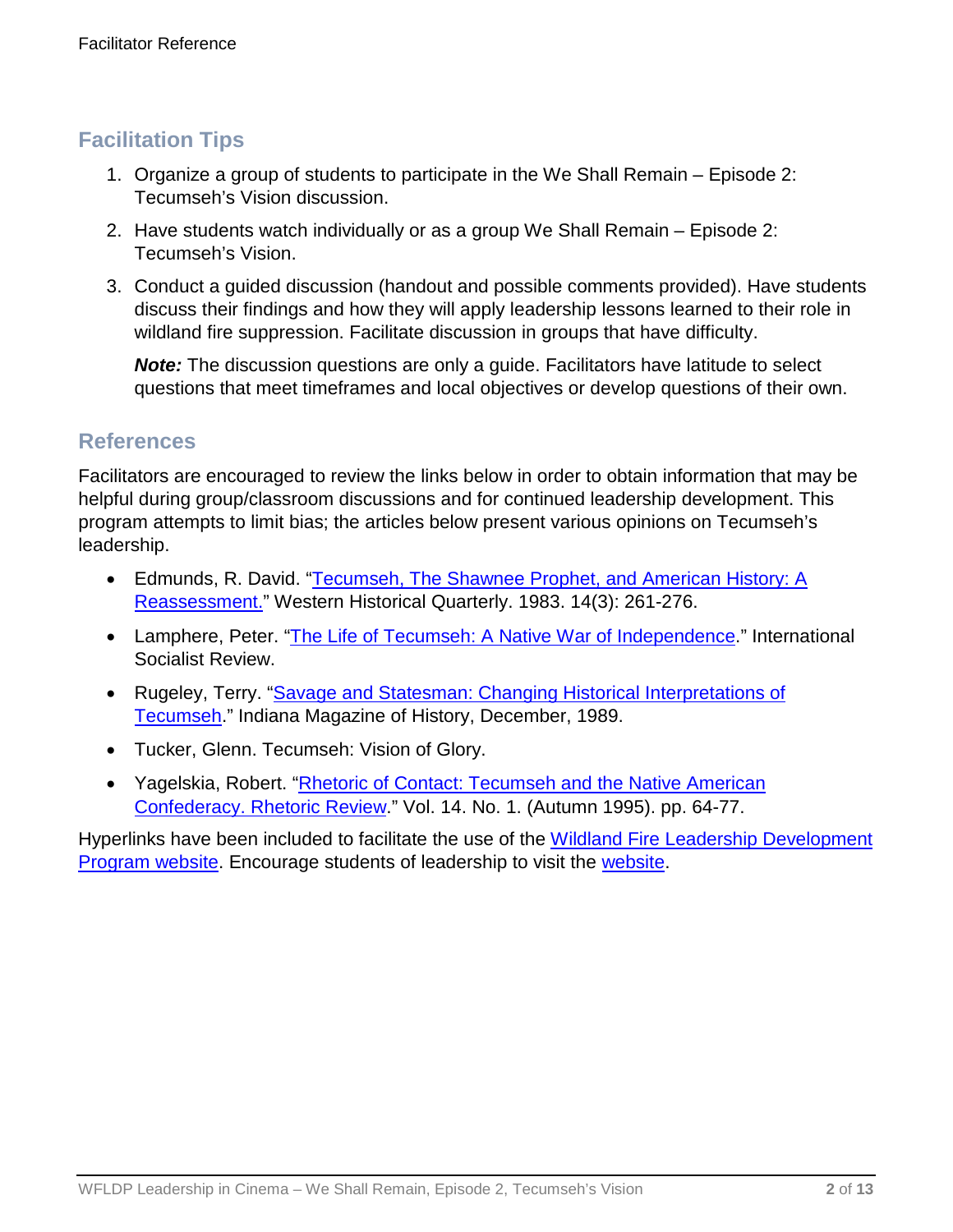# **Leadership Challenge**

Have students contrast values between America Indians and non-Indians. Considering the large influence Native Americans play in wildland firefighting, how does this information assist your role as a wildland fire leader? (Peer relationships, inter- and intra-crew relations, etc.)

| <b>Native American</b><br>(Traditional Indian Values) |                            | Non-Indian<br>(Dominant Society Values) |
|-------------------------------------------------------|----------------------------|-----------------------------------------|
| <b>GROUP</b> (take care of the PEOPLE)                |                            | <b>SELF</b> (take care of #1)           |
| <b>TODAY</b> is a Good Day!                           | <b>MUST</b>                | <b>PREPARE FOR TOMORROW</b>             |
| A RIGHT time/RIGHT place                              | <b>BECOME AWARE</b>        | <b>TIME</b> (use <b>EVERY</b> minute)   |
| AGE (knowledge-wisdom)                                | OF THESE                   | <b>YOUTH</b> (rich, young, beautiful)   |
| <b>COOPERATE</b>                                      | <b>CONFLICTING</b>         | <b>COMPETE!</b>                         |
| <b>Be PATIENT</b>                                     | <b>VALUES OR I CAN</b>     | Learn to be AGGRESSIVE                  |
| <b>LISTEN</b> (and you'll learn)                      | <b>BECOME</b>              | <b>SPEAK UP</b>                         |
| <b>GIVE</b> and share                                 | <b>CONFUSED</b>            | <b>TAKE</b> and save                    |
| Live in HARMONY (with all things)                     | <b>ANGRY</b>               | <b>CONQUER Nature</b>                   |
| Great MYSTERY/intuitive                               | FRUSTRATED UNBALANCED      | <b>SKEPTICAL/Logical</b>                |
| <b>HUMILITY</b>                                       | <b>MENTALLY PHYSICALLY</b> | (Ego) SELF attention                    |
| A SPIRITUAL Life                                      | <b>SPIRITUALLY</b>         | Religion (a <b>PART</b> of life)        |

Source: The information above came from th[e Adult Literacy and Technology Resource Center website](http://www.literacynet.org/lp/namericans/values.html) at. The original information came from Some Indian Values, Attitudes and Behaviors, Together with Educational Considerations (from The American Indian: Yesterday Today and [Tomorrow, A Handbook for Educators.](file://ilmfcop3fp8.blm.doi.net/users$/pmcdonal/Leadership/Toolbox/Leadership%20in%20Cinema/Lesson%20Plans/We%20Shall%20Remain/2%20-%20Tecumseh) California Department of Education, Bill Honig, State Superintendent of Public Instruction, Sacramento, 1991.)

# **We Shall Remain – Episode 2: Tecumseh's Vision**

### **Guided Discussion – Possible Answers**

- 1. For years, individuals have debated whether leaders are born or made. Discuss in your groups whether leaders are born or made. Would you say that Tecumseh was a born or made leader? Cite clips from the video or other references that support your position. Refer to page 60 "Born Versus Made" in [Leading in the Wildland Fire Service](https://www.nwcg.gov/publications/494-2) to determine the Wildland Fire Leadership Development Program's position on this manner.
	- "He had a vision to make sure that the Indian way of life was going to continue at whatever cost. This is a man, an Indian man, a self-proclaimed leader, a selfproclaimed chief, who stood up and said, "Hey, this is enough. I don't want no more of this. You've taken enough." And he took a stand." (1:52-2:28)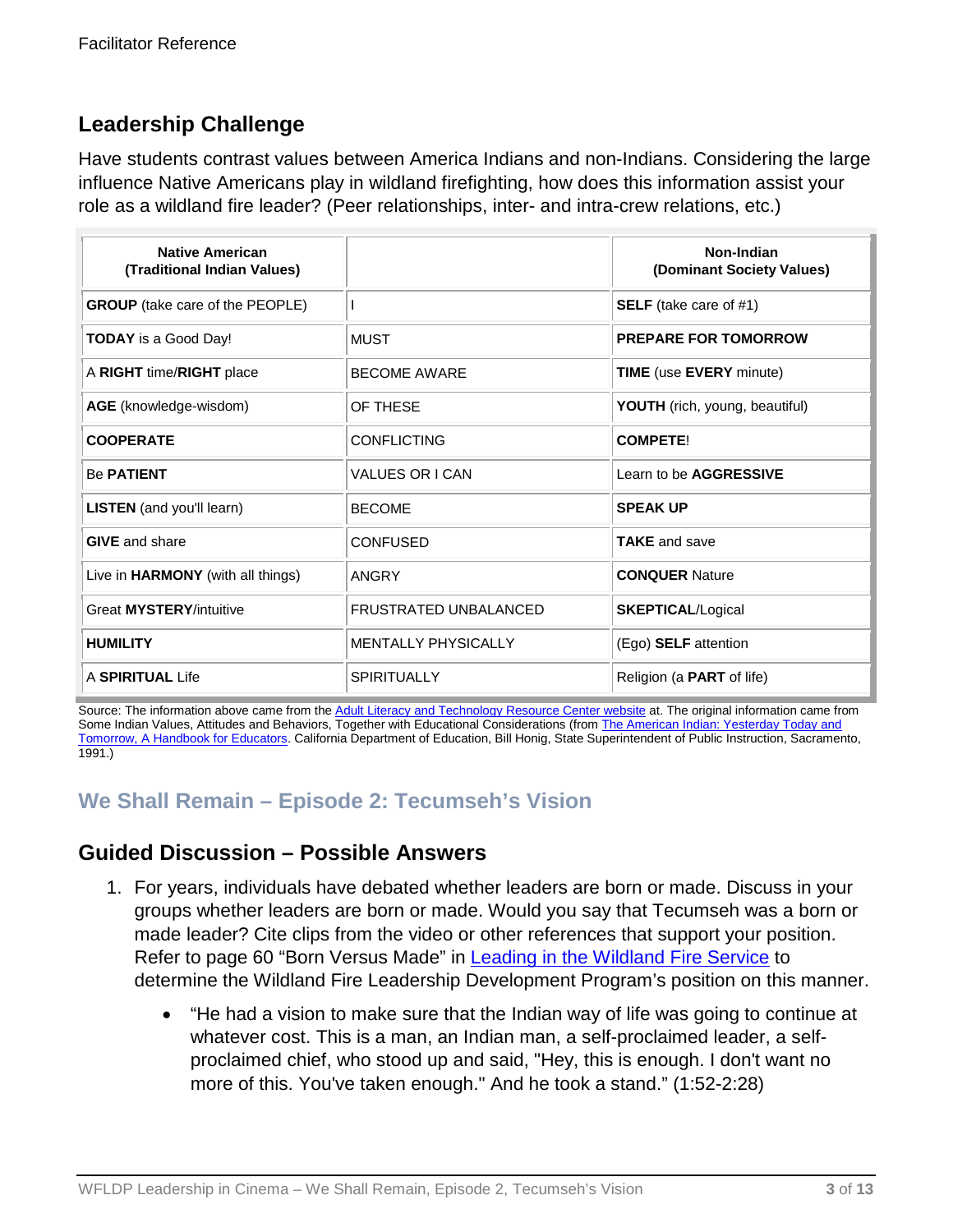- "I also think that there was a spiritual component to this—that he believed that he was appointed by the powers in the universe to really bring people together and to make this stand. And to retain what was left of the Indian homeland. This was his life. This was what he had been born to do." (4:09-4:33)
- 2. What did the video's contributors say about Tecumseh's leadership? Identify clips in the video that support your answer.
	- "One way one might think of Tecumseh as a man who led a revolution of young men—young men who were tired of the accommodationist stance of their elders – young men who thought that the leadership structure of the Shawnee tribe needed to be reordered and re-imagined, in order for the Shawnees and all native people to survive." (2:18-2:48)
	- "There was this aura around him of leadership and respect, that even people who opposed him –even his enemies—admired him. His genius was in inspiring people. And he was a very inspirational man that was able to bring out the very best in those people who supported him, and to see beyond any particular tribal affiliation, and to realize that this was a struggle that was of greater magnitude." (David Edmunds, historian, 3:18-4:09)
	- "...he showed promise from the start: quick to learn, graceful and athletic, and touched with a striking natural charisma. 'There was a certain something in his countenance and manner,' a childhood friend recalled, 'that always commanded respect, and made those about him love him.'" (Friend, 8:07-8:42)
	- "For one person to get so many people to come of the same mind, yes indeed, it's propaganda, yes indeed, it's campaigning, yes indeed, it's diplomacy, being an ambassador, a military strategist." (Donald Fixico, historian, 45:21-46:09)
	- "The implicit obedience and respect which the followers of Tecumseh pay to him is really astonishing, and more than any other circumstance bespeaks him one of those uncommon geniuses spring up occasionally to produce revolutions and overturn the established order of things. If it were not for the vicinity of the United States, he would perhaps be the founder of an Empire that would rival in glory that of Mexico or Peru." (William Henry Harrison, 51:51-52:47)
	- "I've talked to the Indian chiefs, and there are some extraordinary characters amongst them. But here's Tecumseh," he says, 'a more gallant or sagacious warrior does not exist.'" (General Isaac Brock, 1:07:48-1:08:12)
- 3. How effective was Tecumseh's decision to retreat into his brother's shadow after Lalawethika transforms into Tenskwatawa?
	- Answers will vary. Initially, however, Tecumseh's decision seems quite effective. The goal for both brothers is to unite the Indian people. Tenskwatawa is the drawing force and Tecumseh is not going to disrupt that flow.
		- o"I think Tecumseh understands that there are a whole bunch of wounded warriors out there, and by wounded I mean people who are psychologically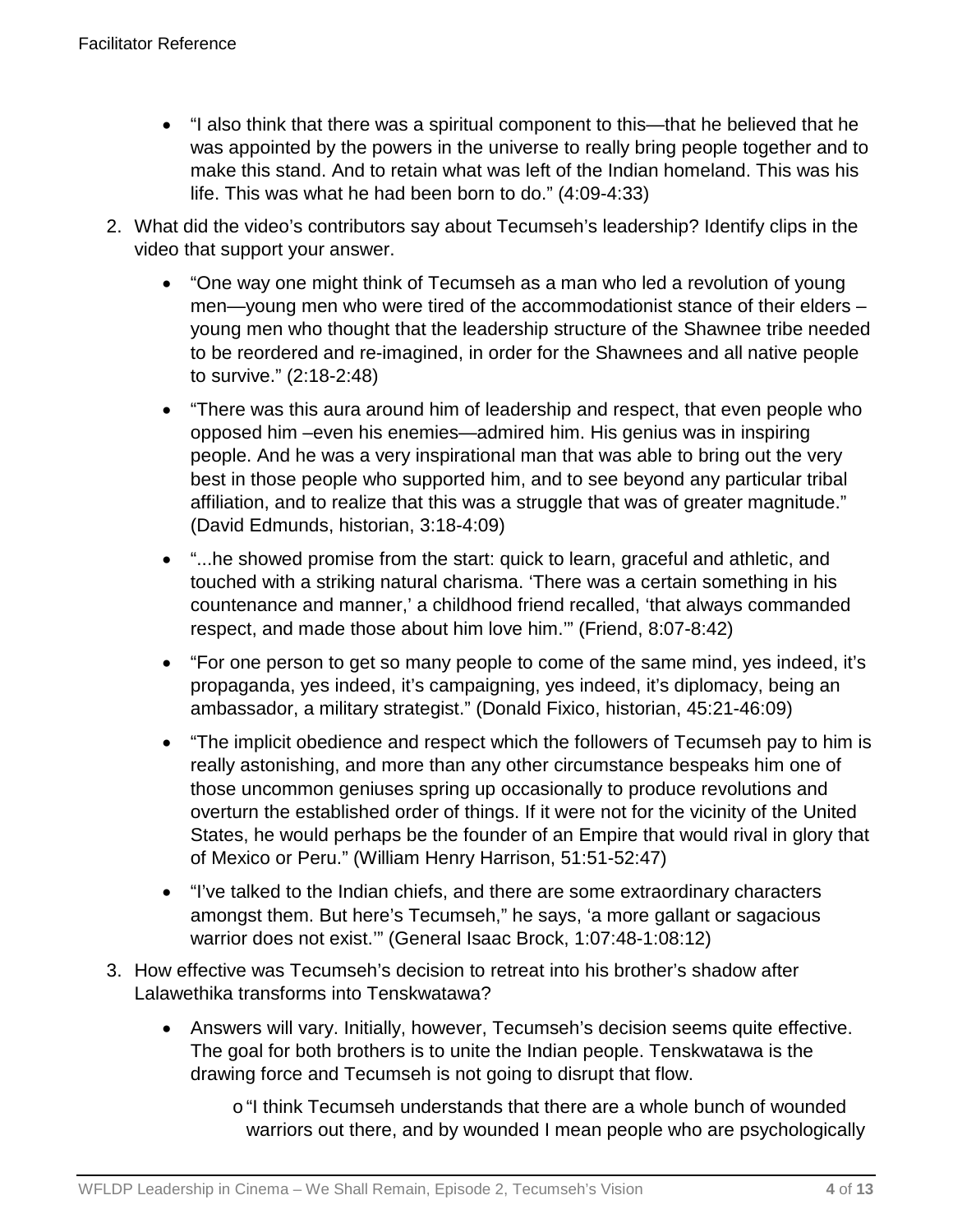wounded, people who are culturally wounded. And I think he sees Tenskwatawa's vision as a means of inspiring them to act—to pick up their feet and to join him. So he parlays Tenskwatawa's vision into that kind of pan-Indian organizational scheme." (29:19-29:52)

- o"And so people begin to see him as an iconoclast of sorts, who's willing to take on government chiefs who are in the pay of the United States. And his message spreads like wildfire as a result." (32:51-33:36, referring to Tenskwatawa)
- Not all Indian people are accepting of Tenskwatawa, however. Some feel he is trying to take the power from Tecumseh.
	- o"The Shawnee chiefs in Ohio saw a power struggle in it straight away. They saw that 'this is a man, from a junior division of the Shawnees, bidding for power—and we're damn well not gonna give it to him.'" (31:58-32:11, referring to Tenskwatawa)
- 4. In your groups, discuss how the treaty process affected relationships between the Shawnees, and other tribes or the Americans. Respectfully discuss in your groups a time where you were not included in a decision-making process and trust, or lack thereof, became an issue in your relationship building.
	- Answers will vary.
		- o "At the Peace of Paris in 1783, no Indians are there. The terms of the treaty do not even mention Indian people, and, yet, this is a treaty that has huge significance for Indians." (10:20-11:27)
		- o "But the Great Spirit intended it to be the common property of all the tribes, nor can it be sold without the consent of all." (41:47-42:24)
		- o "And within a few years, Indian people begin to recoil from that, and to recognize the degree to which the United States represents a major threat to their existence. Indian nations begin to unite in a confederation, to resist that expansion." (10:20-11:27)
	- Answers will vary.
- 5. What was President Thomas Jefferson's strategy (intent) with regard to the Indian people?
	- The following clips illustrate President Thomas Jefferson's intent:
		- oPresident Jefferson intended to create an "empire of liberty." (10:20-11:27)
		- o"'The American settlements will gradually circumscribe and approach the Indians,' President Thomas Jefferson wrote in 1801, 'who will in time either incorporate with us as citizens of the United States, or remove beyond the Mississippi. Some tribes are advancing, and on these English seductions will have no effect. But the backward will yield, and be thrown further back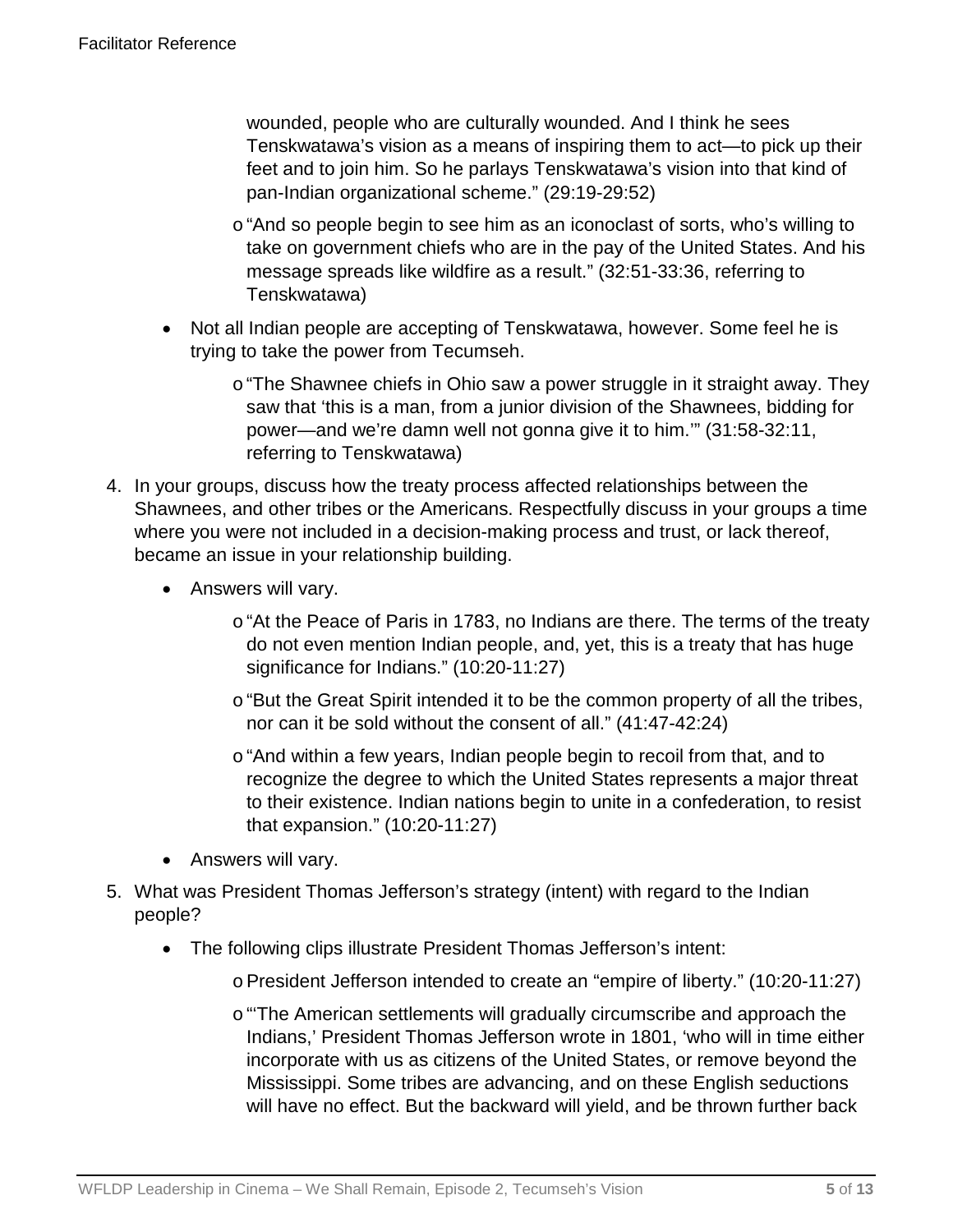into barbarism and misery...and we shall be obliged to drive them with the beasts of the forest into the stony mountains.'" (15:19-15:51)

- o"Through the factory system, native people will incur debts beyond what they are willing to pay, and they will only be able to pay those back through a cession of lands." (15-41-16:56)
- 6. What leadership strategies does territorial governor William Henry Harrison employ in his dealings with the Indian people?
	- Denounced Tenskwatawa as an imposter and challenged him to prove himself. (33:36-33:58)
	- Disputed Tecumseh's position that the Indian people are of one nation. "Indians are not one nation, nor do they own the land in common. Has not the Great Spirit given them separate tongues." (49:28-49:47)
	- "...bribing local chiefs into signing away lands over which they had no authority and pressing one land cession after another through the Territorial Legislature, culminating in the notorious Treaty of Fort Wayne in the autumn of 1809." (39:07- 39:41)
	- Requested permission to march on Prophetstown while Tecumseh is away building support.
- 7. What approach did Tecumseh use to form the Indian confederacy?
	- "He doesn't pluck this confederacy out of nowhere. He just tries to revive the confederacy he had known as a young man. He even uses the same terminology—the idea that the land is held in common by the Indians. No one tribe can cede it without the permission of the others, and, therefore, it's in all our interests to defend it. Now this was a job that was much more difficult than the job of the American founding fathers, who at least had some tradition of common origin and a similar language and similar thought patterns and mind sets." (43:01- 43:42)
- 8. What challenges did Tecumseh face as a leader?
	- "On top of those problems, though, Tecumseh was facing the fact that these weren't states, they were fragmented villages. So you couldn't just convince a few chiefs and hope that was going to do the business for you. Those chiefs might have almost no or little authority within their own communities. But this lack of authority in Indian communities both played against him and for him, because even if the chiefs were in opposition, he could pull the warriors from underneath them by appealing to them. And this is really one of his strategies." (43:42-44:21)
	- A brother who fails him—"But on the night of November 6th, Tenskwatawa is besieged by his Western Algonquian allies, and they tell him, 'Look. You know, we have to fight, we have to surprise them. They think we're going to have a discussion, but let's wage a preemptive strike.' To come all that way and to do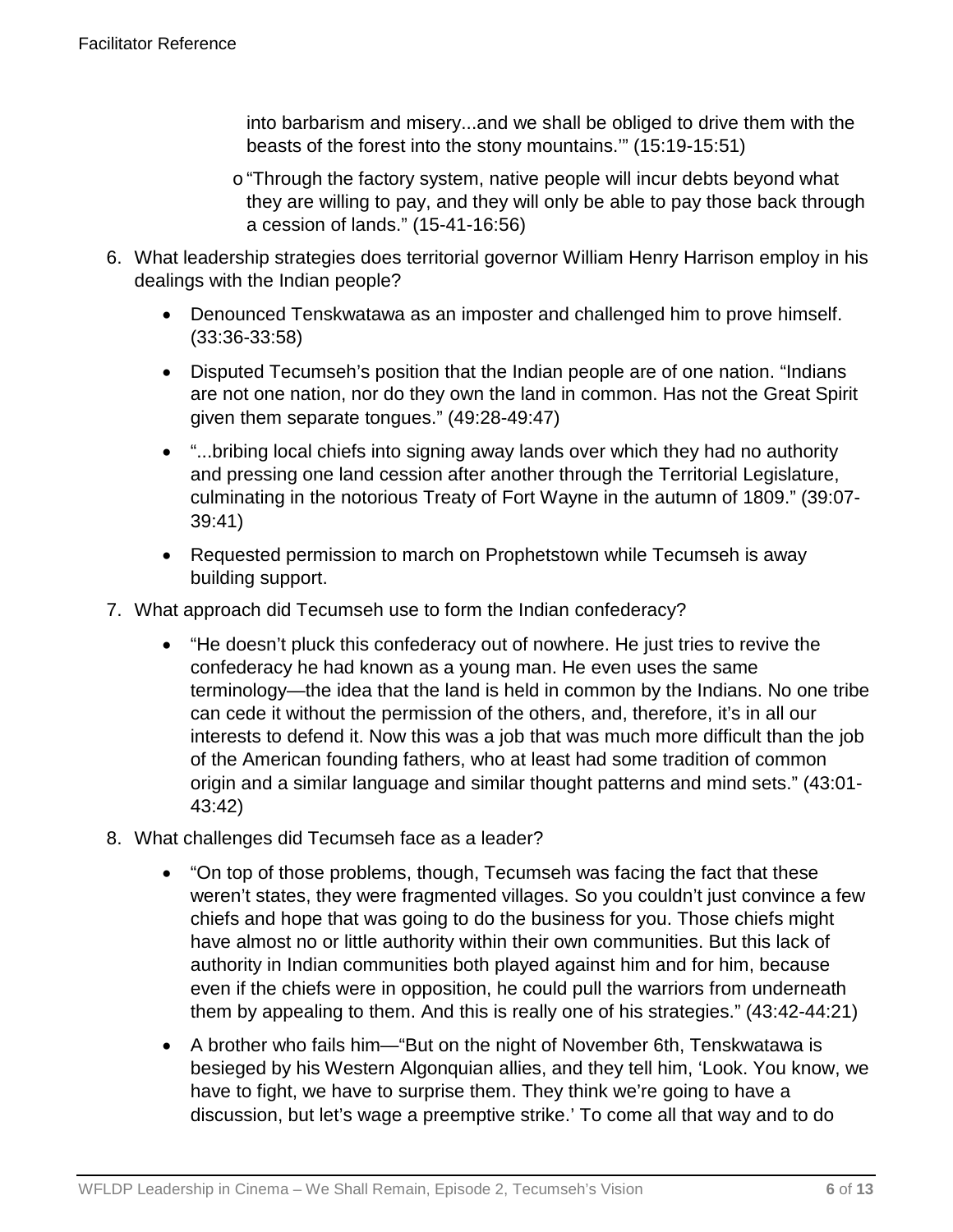nothing but wait for Tecumseh made little sense to them. And so Tenskwatawa goes against his brother's wishes for him. You know, he caves to pressure. (57:56- 59:14)

- "The problem for Tecumseh is always going to be one of logistics. It's one of bringing in large numbers of warriors and supplying them and feeding them, and providing them with adequate arms and ammunition." (53:46-54:15)
- The Indian people lack the weaponry to fight against the Americans without the help of the British to supply them with guns and ammunition. An alliance was their only hope of survival. However, their allies continually fail and betray them.
- 9. What does Tenskwatawa do to increase his followership? Were those tactics effective?
	- Tenskwatawa admits his faults and reforms his ways.
		- oAdmitting fault is a humbling experience, yet there is power in owning up to one's mistakes. The Shawnee people have found difficulty in transforming to the white man's way. A return to traditional culture is appealing.
	- "He essentially engaged in a series of high-profile confrontations with their leaders to the point where he enters into a Wyandotte village and engages in a ritualized killing of a Wyandotte leader. He essentially accused him, and others like him, of being a witch, of attempting to undermine them by acting as a kind of wedge for Americans to enter their communities and harm their people. And so people begin to see him as an iconoclast of sorts, who's willing to take on government chiefs who are in the pay of the United States. And his message spreads like wildfire as a result." (32:51-33:36)

oTenskwatawa rules with a heavy hand and places a sense of fear for some and hero for others.

• Tenskwatawa makes good on Harrison's challenge and "predicts" the solar eclipse.

> o"And the Prophet's stock after this rose like a skyrocket. William Henry Harrison could not have done anything that helps the Prophet, and propels the Prophet and Tecumseh to a position of prominence, more than issuing this challenge." (35:35-36:10)

- 10."As Tenskwatawa watches the American army advance, he is faced with the question of what to do. Do you sit and wait, to see if the American intentions are peaceful, or should you strike against it?" (57:01-57:24) Putting yourself in Tenskwatawa's position, do you attack? Why? Why not?
	- Answers will vary widely. Facilitators may want to refer students to the Risk Management Process in the Incident Response Pocket Guide.
		- $\circ$  "It was crucial to hold off for several reasons. The first is that Tecumseh was the only person equipped to lead; the second being that British support was crucial, and whatever they did it had to be coordinated with the British.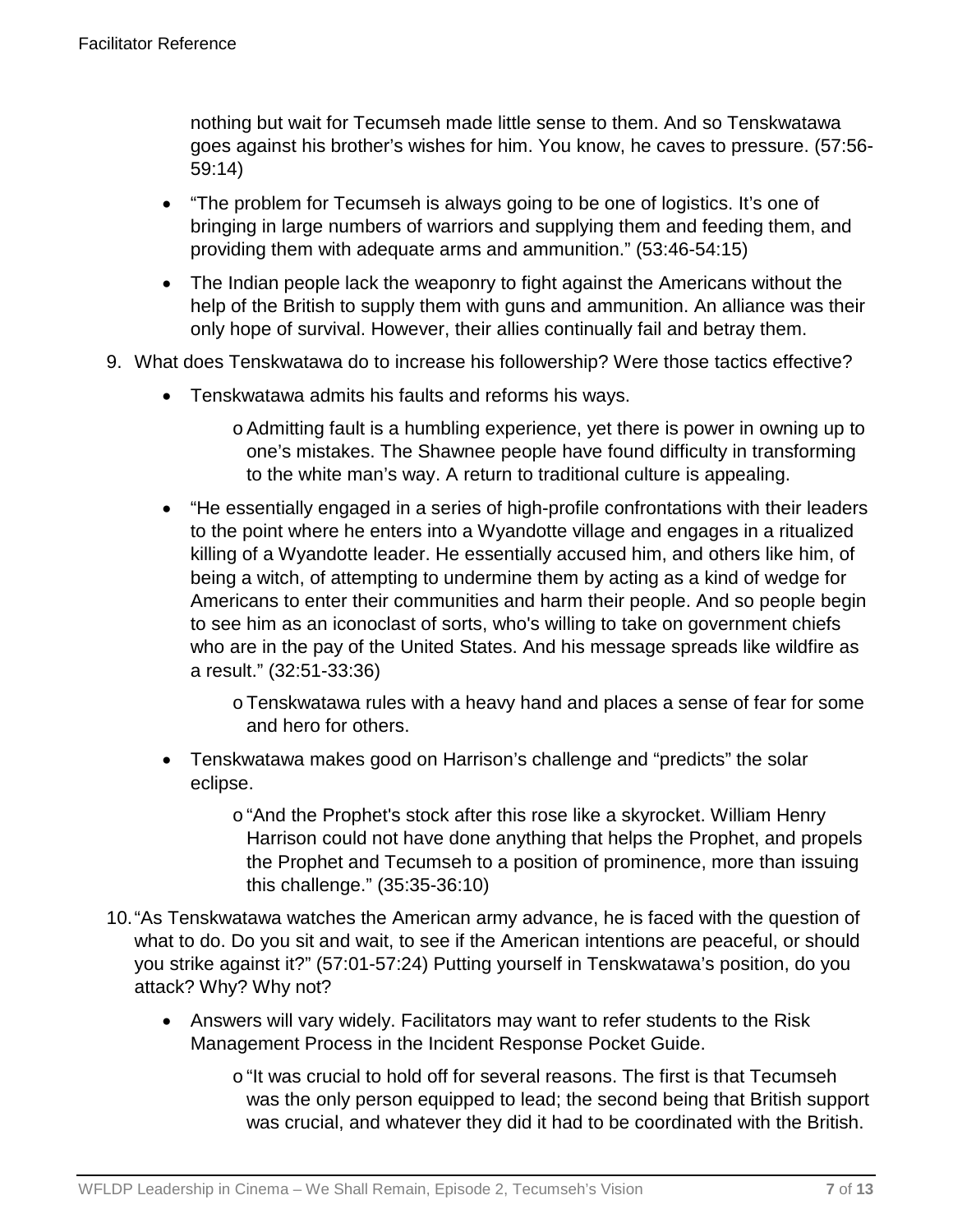And third, I think that Tecumseh was really confident that his Southeastern tour would result in a great many adherents." (55:09-55:36)

- oThe warriors were few in number and had only a small amount of ammunition. (1:00:29-1:00:56)
- oAlthough Tenskwatawa lacked the skill to lead, "The Indians were a very mobile force. They're almost like water—they gave way to things; and they strengthened around weak points in a very flexible way. They didn't have to wait for orders from chiefs; they fought very much individually. So if they perceived a force getting out of its depth—moving forward and getting split up from the main force—they could easily rally round and start surrounding it, and cutting it to pieces. I mean, if there had been more Indians on the ground, the Indians might have been capable of inflicting great damage." (1:00:56-1:01:37)
- 11.Following the Battle of Tippecanoe, "Tecumseh has a choice. Do you discard the Prophet? Or do you reunite with him in this kind of campaign effort?" (1:04:01-1:04:30) What choice did Tecumseh make? Would you have made the same decision? Have you been faced with a similar situation?
	- He embraces him again and forgives him.
	- Answers will vary.
- 12.Leadership transition can have devastating effects on an organization. Give examples from the video and from your own experience that support or dispel this statement.
	- "Before leaving Prophetstown, Tecumseh urged his younger brother to do everything he could to keep from being drawn into a fight with Harrison prematurely, then made one last stop at Vincennes to see Harrison himself before continuing south, hoping to convince him not initiate hostilities." (54:28-55:09) Tenskwatawa caves to pressure and attacks.
	- "And then, unfortunately for Tecumseh—and unfortunately for tribal people— General Isaac Brock is killed fighting the Americans over by Niagara. And the new British commander is named Proctor. And he's much less aggressive, and much more interested in just defending Canada, and in not really helping tribal people retake part of Ohio from the Americans. Tecumseh has to continually goad Proctor to march against the Americans. They invade Ohio twice, attempting to take Fort Meigs, which was an American fort near modern Toledo, and are unsuccessful." (1:10:26-1:11:10)
	- "By the time the British general Proctor actually stops to turn to fight, he has lost the confidence not only of his Indian allies, but of his own men. When the fighting breaks out, the British resistance is minimal." (1:11:53-1:12:28)
	- Students who participated in Episode 1 may recall the transition of power from Massasoit to Philip and from Edward Winslow to Josiah Winslow.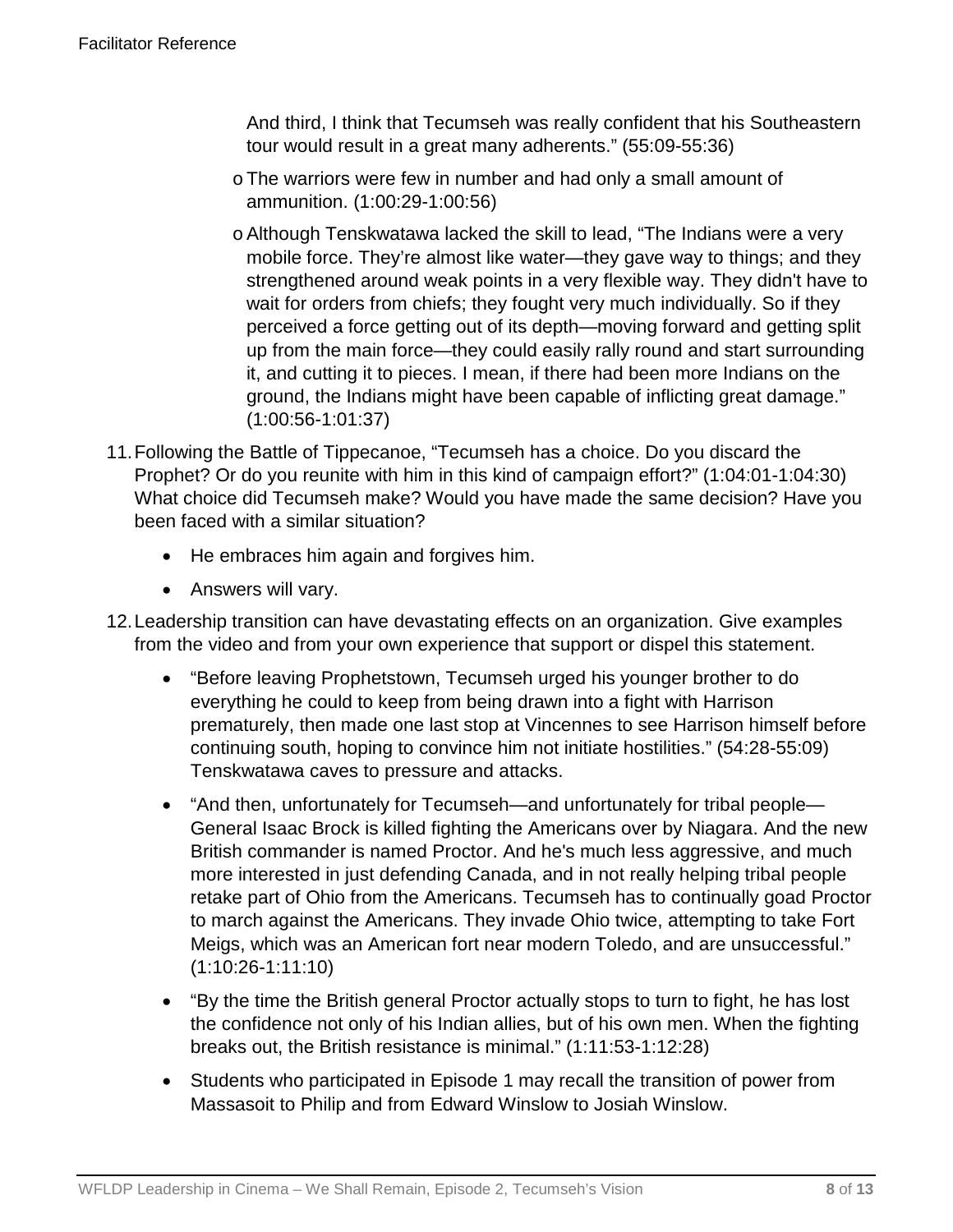- 13.What is a "bias for action"? Give an example of this concept found in Episode 2: Tecumseh's Vision. Discuss in your groups a time when a leader's bias for action ensured the safety of their people.
	- Refer students to "A Bias for Action" on pages 26-28 in Leading in the Wildland Fire Service.
	- "Now, Tecumseh did a remarkable thing. He said a remarkable thing in 1810, when he confronted Harrison at Vincennes. He said something I don't think any Native American had before, and I don't think many had said afterwards. He stood up, defended Indian land, and said he represented every Indian on the continent. Now, what a preposterous assertion, even for someone whose life had been so far-flung as his. But to make such a claim at that time—it was an absolutely preposterous thing to say. Yet what he was saying was that he understood that Native American peoples were in a particular historical predicament, and he was articulating that predicament, and he was doing it for all of them." (52:47-53:46)
	- Answers will vary.
- 14.Review "A Framework for Leadership" which is found on pages 4 through 24 of Leading in the Wildland Fire Service. Utilizing the table provided in your handouts, complete Tecumseh's and Tenskwatawa's leadership framework.
	- There are no "right" or "wrong" answers. The goal is to promote discussion and provide a tool that students can utilize when analyzing leadership qualities. Consider possible answers from the table below.

| <b>Framework for Leadership Concepte</b>                                                                                                                                           | <b>Tecumseh</b>                                                                                                                                                                                                                                                                                                                                                                        | <b>Tenskwatawa</b>                                                                                                                                                                                                                                                           |
|------------------------------------------------------------------------------------------------------------------------------------------------------------------------------------|----------------------------------------------------------------------------------------------------------------------------------------------------------------------------------------------------------------------------------------------------------------------------------------------------------------------------------------------------------------------------------------|------------------------------------------------------------------------------------------------------------------------------------------------------------------------------------------------------------------------------------------------------------------------------|
| Authority to lead versus decision to lead                                                                                                                                          |                                                                                                                                                                                                                                                                                                                                                                                        |                                                                                                                                                                                                                                                                              |
| • Earns the trust and respect of others.<br>• Sacrifices own needs for those of<br>others.<br>• Brings order to chaos.                                                             | • "There was this aura around him<br>of leadership and respect, that<br>even people who opposed him-<br>even his enemies-admired him<br>$(3:18-4:09)$<br>• "he's going to defend this land,<br>and if necessary, he's going to die<br>for this land." (1:14:21-1:15:01)<br>• Was able to recover after his<br>brother's decision to attack before<br>the confederacy was fully formed. | • Gains credibility by predicting<br>the solar eclipse. (36:10-36:36)<br>• Name change suggested "you<br>could reach grace through him"<br>(27:36-27:53); bit self-centered.<br>• Encouraged Shawnee people<br>to revive their Indian culture<br>and identity. (26:15-26:33) |
| Art of leadership                                                                                                                                                                  |                                                                                                                                                                                                                                                                                                                                                                                        |                                                                                                                                                                                                                                                                              |
| • Accidental leader versus committed<br>leader.<br>• Views the larger picture.<br>• Balances danger and opportunity.<br>• Influences people to accomplish tasks<br>and objectives. | • Committed leader.<br>• Saw the big picture-future of the<br>Indian people laid in the unity of all<br>tribes.<br>• Used Tenskwatawa's ability to<br>reunify the Shawnee people. "he                                                                                                                                                                                                  | • Accidental leader who rose to<br>power after he collapsed and<br>had a vision<br>• More focus placed on<br>reclaiming of values.<br>• Caved to pressures made by<br>other chiefs to attack before the                                                                      |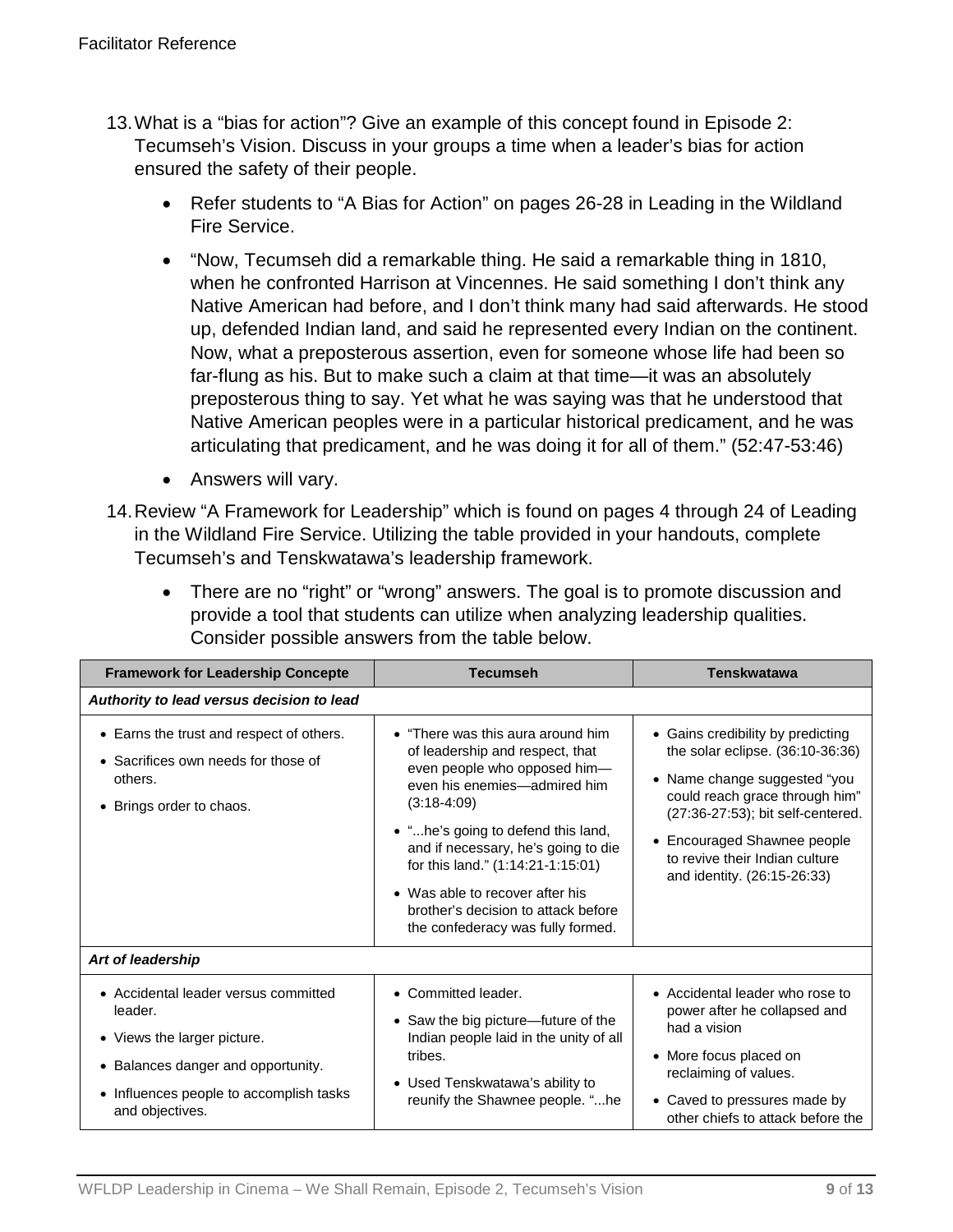| <b>Framework for Leadership Concepte</b>                                                                                                                                                                                 | <b>Tecumseh</b>                                                                                                                                                                                                                                                                     | <b>Tenskwatawa</b>                                                                                                                                                                                                                        |
|--------------------------------------------------------------------------------------------------------------------------------------------------------------------------------------------------------------------------|-------------------------------------------------------------------------------------------------------------------------------------------------------------------------------------------------------------------------------------------------------------------------------------|-------------------------------------------------------------------------------------------------------------------------------------------------------------------------------------------------------------------------------------------|
|                                                                                                                                                                                                                          | was keenly aware of moments of<br>opportunity" (54:15-54:28)                                                                                                                                                                                                                        | Indian confederacy was fully<br>formed.                                                                                                                                                                                                   |
|                                                                                                                                                                                                                          | • "His genius was in inspiring<br>people." (3:43-4:09)                                                                                                                                                                                                                              | • As the Prophet he had a<br>spiritual influence over his<br>followers and attracted many to<br>Prophetstown.                                                                                                                             |
| <b>High-risk operational environment</b>                                                                                                                                                                                 |                                                                                                                                                                                                                                                                                     |                                                                                                                                                                                                                                           |
| • Makes tough decisions under a<br>compressed time frame, given limited<br>information, in a complex and high-risk<br>environment.<br>• Integrates varied resources into<br>effective are responsive temporary<br>teams. | • Refuses to sign the Treaty of<br>Greenville, Reasserts Shawnee<br>claim to homelands already ceded<br>by treaty. (30:18-31:03)<br>• "Tecumseh's 'great talents'<br>alone were holding together the<br>heterogeneous mass of warriors<br>on the Wabash." (56:24-57:01)             | • May have acted too quickly<br>when he was pressured to<br>attack Harrison's army but felt<br>the aggressive behavior<br>warranted a pre-emptive<br>attack.<br>• United the Shawnee tribe<br>through a return to traditional<br>culture. |
| Leadership environment                                                                                                                                                                                                   |                                                                                                                                                                                                                                                                                     |                                                                                                                                                                                                                                           |
| • Constantly assesses the elements of the<br>leadership environment-the leader, the<br>people, the situation, and the<br>consequences-and adapts<br>accordingly.                                                         | • "I am authorized by all the tribes<br>am at the head of them all."<br>$(48:50-49:28)$<br>• "We can use this movement to<br>reunify this broken people, the<br>Shawnees." (29:52-30:18)<br>• Springs from brother's shadow<br>after the Treaty of Fort Wayne.<br>$(39:41 - 40:53)$ | • Lacked the leadership skills for<br>warfare.<br>• May have focused a little more<br>on the first element-the<br>leader-than on the people and<br>the situation.                                                                         |
| <b>Command Philosophy</b>                                                                                                                                                                                                |                                                                                                                                                                                                                                                                                     |                                                                                                                                                                                                                                           |
| • Translates vision into clear leader's<br>intent.<br>• Develops a unified effort.                                                                                                                                       | • Unification of all Indian people is<br>clearly translated. (40:53-41:47)<br>• "he's dissolved tribal barriers,<br>tribal differences, cultural<br>differences as well, and he's got<br>them to believe in one mind."<br>$(45:21 - 46:09)$                                         | • Literally translates his vision<br>into his intent of a return to the<br>Indian way.<br>• Unites Shawnee people, but<br>causes dissent with other tribes<br>who oppose him. (32:35-33:36)                                               |
| <b>Command Climate</b>                                                                                                                                                                                                   |                                                                                                                                                                                                                                                                                     |                                                                                                                                                                                                                                           |
| • Demonstrates a strong and effective<br>command presence.<br>• Communicates effectively.                                                                                                                                | • "a more gallant or sagacious<br>warrior does not exist." (1:07:18-<br>1:07:48<br>• Was known as a great and<br>respected orator.                                                                                                                                                  | • Strong and effective as the<br>Prophet-evangelical.<br>• "formulated a message that<br>appealed to a great many<br>Shawnee." (26:55-27:36)                                                                                              |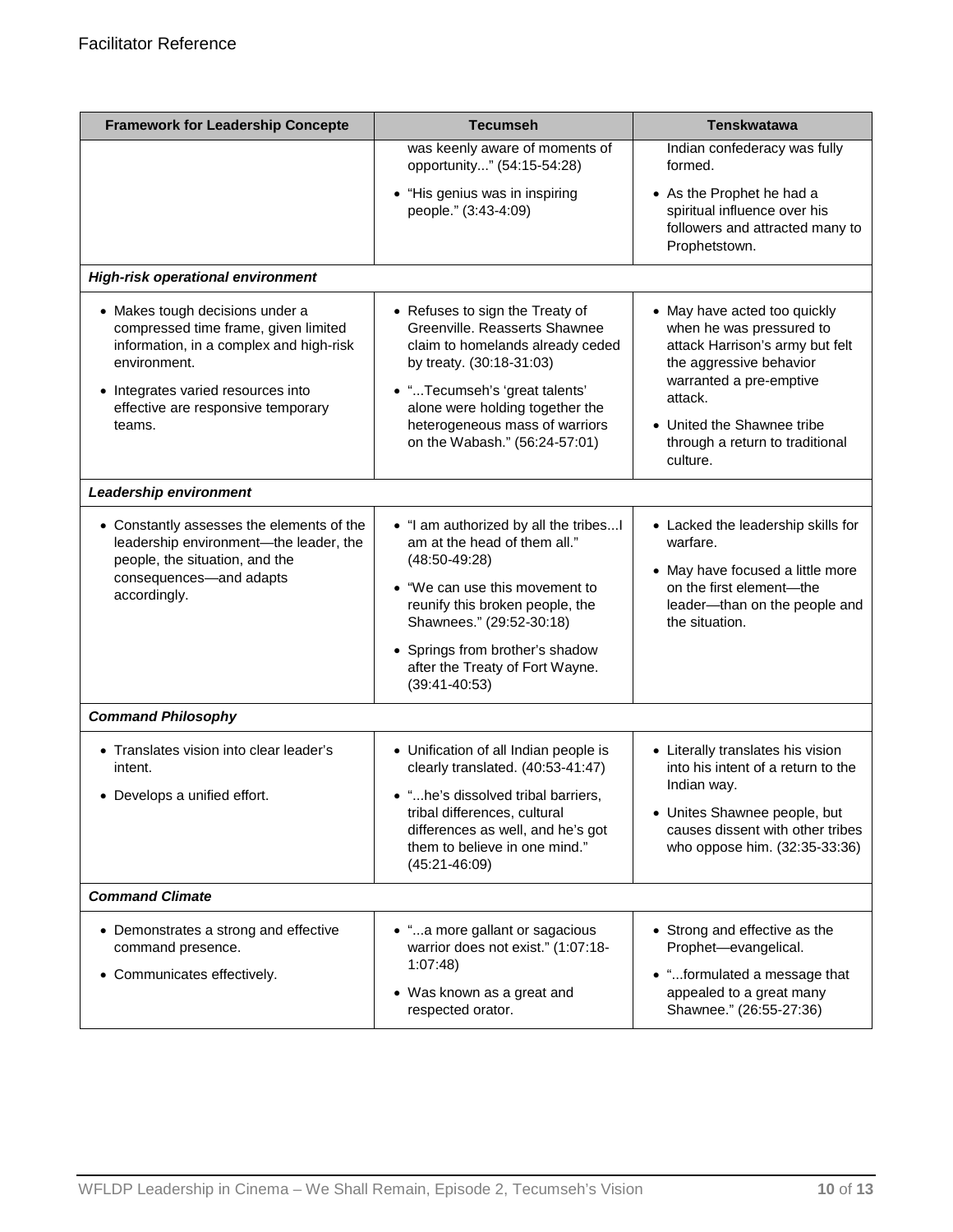#### Be proficient in your job, both technically & as a leader.

- Take charge when in charge.
- Adhere to professional standard operating procedures.
- Develop a plan to accomplish given objectives.

#### Make sound & timely decisions.

- Maintain situation awareness in order to anticipate needed actions.
- Develop contingencies & consider consequences.
- Improvise within the commander's intent to handle a rapidly changing environment.

#### Ensure that tasks are understood, supervised, accomplished.

- Issue clear instructions.
- Observe & assess actions in progress without micro-managing.
- Use positive feedback to modify duties, tasks & assignments when appropriate.

#### Develop your subordinates for the future.

- Clearly state expectations.
- Delegate tasks that you are not required to do personally.
- Consider individual skill levels & developmental needs when assigning tasks.

#### Know your subordinates and look out for their well-being.

- Put the safety of your subordinates above all other objectives.
- Take care of your subordinate's needs.
- Resolve conflicts between individuals on the team.

#### Keep your subordinates informed.

- Provide accurate & timely briefings.
- Give the reason (intent) for assignments & tasks.
- Make yourself available to answer questions at appropriate times.

#### Build the team.

- Conduct frequent debriefings with the team to identify lessons learned.
- Recognize accomplishments & reward them appropriately.
- Apply disciplinary measures equally.

#### Employ your subordinates in accordance with their capabilities.

- Observe human behavior as well as fire behavior.
- Provide early warning to subordinates of tasks they will be responsible for.
- Consider team experience, fatigue & physical limitations when accepting assignments.

#### Know yourself and seek improvement.

- Know the strengths/weaknesses in your character & skill level.
- Ask questions of peers & supervisors.
- Actively listen to feedback from subordinates.

#### Seek responsibility and accept responsibility for your actions.

- Accept full responsibility for & correct poor team performance.
- Credit subordinates for good performance.
- Keep your superiors informed of your actions.

#### Set the example.

- Share the hazards & hardships with your subordinates.
- Don't show discouragement when facing setbacks.
- Choose the difficult right over the easy wrong.





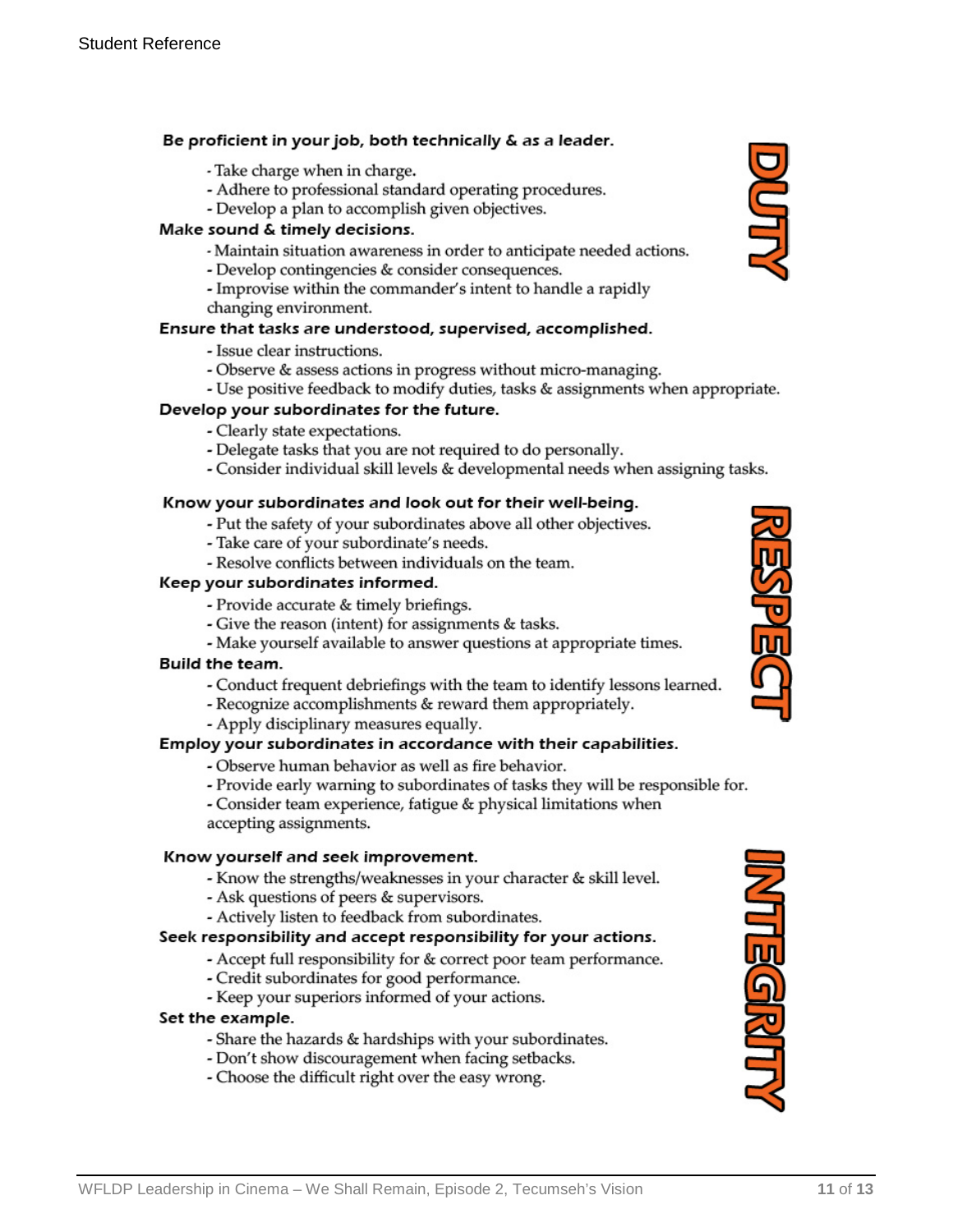### **We Shall Remain – Episode 2: Tecumseh's Vision**

### **Guided Discussion**

- 1. For years, individuals have debated whether leaders are born or made. Discuss in your groups whether leaders are born or made. Would you say that Tecumseh was a born or made leader? Cite clips from the video or other references that support your position. Refer to page 60 "Born Versus Made" in [Leading in the Wildland Fire Service](https://www.nwcg.gov/publications/494-2) to determine the Wildland Fire Leadership Development Program's position on this manner.
- 2. What did the video's contributors say about Tecumseh's leadership? Identify clips in the video that support your answer.
- 3. How effective was Tecumseh's decision to retreat into his brother's shadow after Lalawethika is transformed into Tenskwatawa?
- 4. In your groups, discuss how the treaty process affected relationships between the Shawnees, and other tribes or the Americans. Respectfully discuss in your groups a time where you were not included in a decision-making process and trust, or lack thereof, became an issue in your relationship building.
- 5. What was President Thomas Jefferson's strategy (intent) with regard to the Indian people?
- 6. What leadership tactics does territorial governor William Henry Harrison employ in his dealings with the Indian people?
- 7. What approach did Tecumseh use to form the Indian confederacy?
- 8. What challenges did Tecumseh face as a leader?
- 9. What does Tenskwatawa do to increase his followership? Were those tactics effective?
- 10."As Tenskwatawa watches the American army advance, he is faced with the question of what to do. Do you sit and wait, to see if the American intentions are peaceful, or should you strike against it?" (57:01-57:24) Putting yourself in Tenskwatawa's position, do you attack? Why? Why not?
- 11.Following the Battle of Tippecanoe, "Tecumseh has a choice. Do you discard the Prophet? Or do you reunite with him in this kind of campaign effort?" (1:04:01-1:04:30) What choice did Tecumseh make? Would you have made the same decision? Have you been faced with a similar situation?
- 12.Leadership transition can have devastating effects on an organization. Give examples from the video and from your own experience that support or dispel this statement.
- 13.What is a "bias for action"? Give an example of this concept found in Episode 2: Tecumseh's Vision. Discuss in your groups a time when a leader's bias for action ensured the safety of their people.